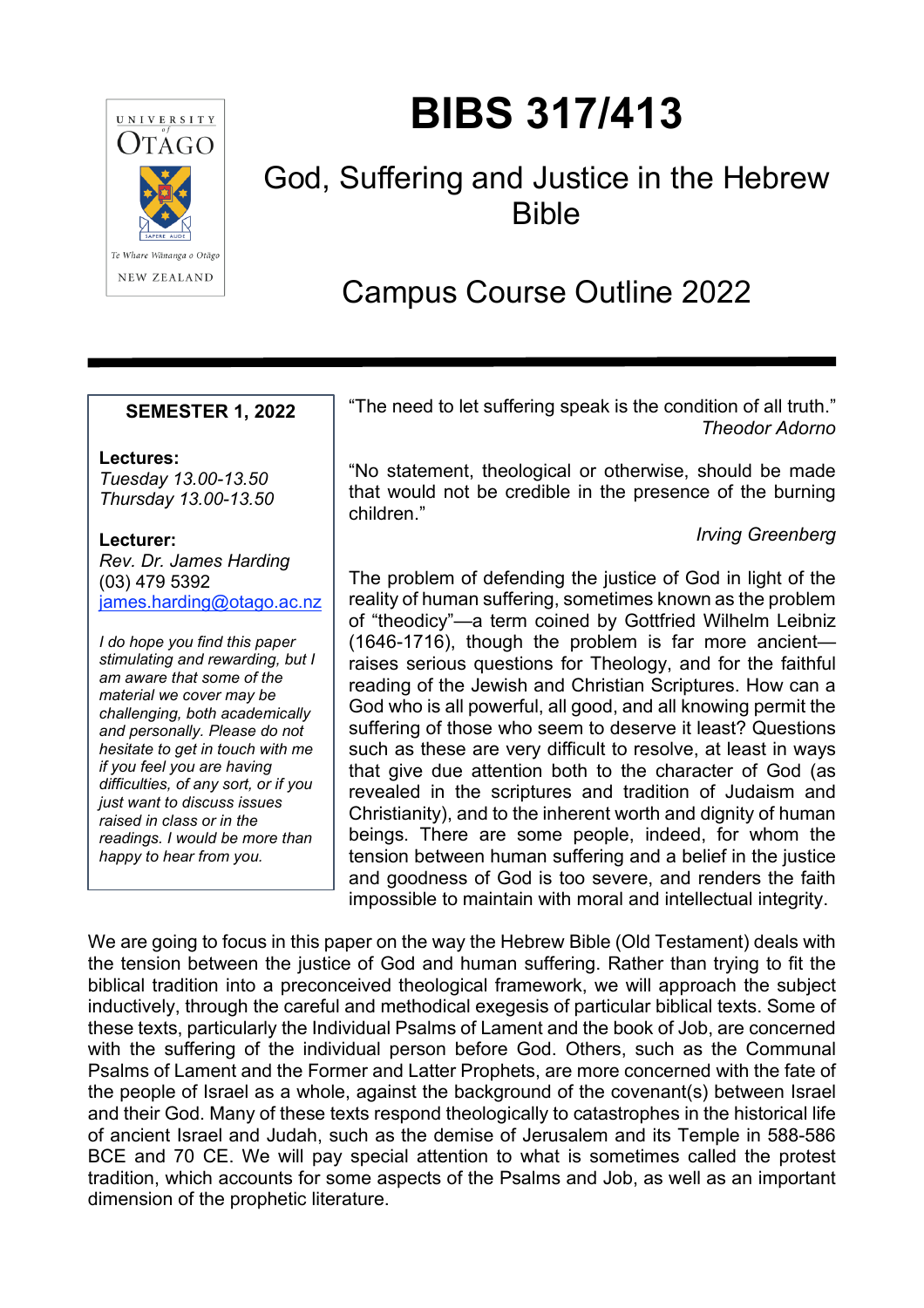It is not absolutely necessary to be able to read the texts in the ancient languages (Hebrew, Aramaic, Greek, and Syriac) in which they were written, because they will all be studied in English translation. However, "there are now such abundant aids to the study of these languages that the biblical scholar, who by neglecting them would deprive himself of access to the original texts, could in no wise escape the stigma of levity and sloth" (*[Divino afflante](http://www.vatican.va/content/pius-xii/en/encyclicals/documents/hf_p-xii_enc_30091943_divino-afflante-spiritu.html)  [spiritu](http://www.vatican.va/content/pius-xii/en/encyclicals/documents/hf_p-xii_enc_30091943_divino-afflante-spiritu.html)* §15). Courses in Hebrew and Greek are offered annually in the Theology programme.

### **LEARNING OUTCOMES**

#### BIBS317

At the end of this course students will:

- be familiar with the major traditions in the Old Testament (Hebrew Bible) to do with human suffering;
- be familiar with the major perspectives on divine and human justice in the Hebrew Bible and early Jewish literature;
- understand how early Jewish reflection on the problem of divine justice developed through time, from the fall of Jerusalem 588-586 BCE to the aftermath of the fall of Jerusalem in 70 CE;
- be familiar with the significance of the biblical tradition of protest, in the context of the wider biblical witness to the character of God and the role of the prophet;
- have completed two written assignments, including an essay on divine justice in the Hebrew Bible and an exegesis of one biblical text relevant to this theme, in addition to a 3-hour final examination.

#### BIBS413

- have a deep understanding of the major traditions in the Old Testament (Hebrew Bible) to do with human suffering;
- be able to compare and contrast the major perspectives on divine and human justice in the Hebrew Bible and early Jewish literature;
- be able to explain how early Jewish reflection on the problem of divine justice developed through time, from the fall of Jerusalem 588-586 BCE to the aftermath of the fall of Jerusalem in 70 CE;
- have come to understand the significance of the biblical tradition of protest, in the context of the wider biblical witness to the character of God and the role of the prophet, and be able to explain how it fits into the wider biblical tradition of response to human suffering;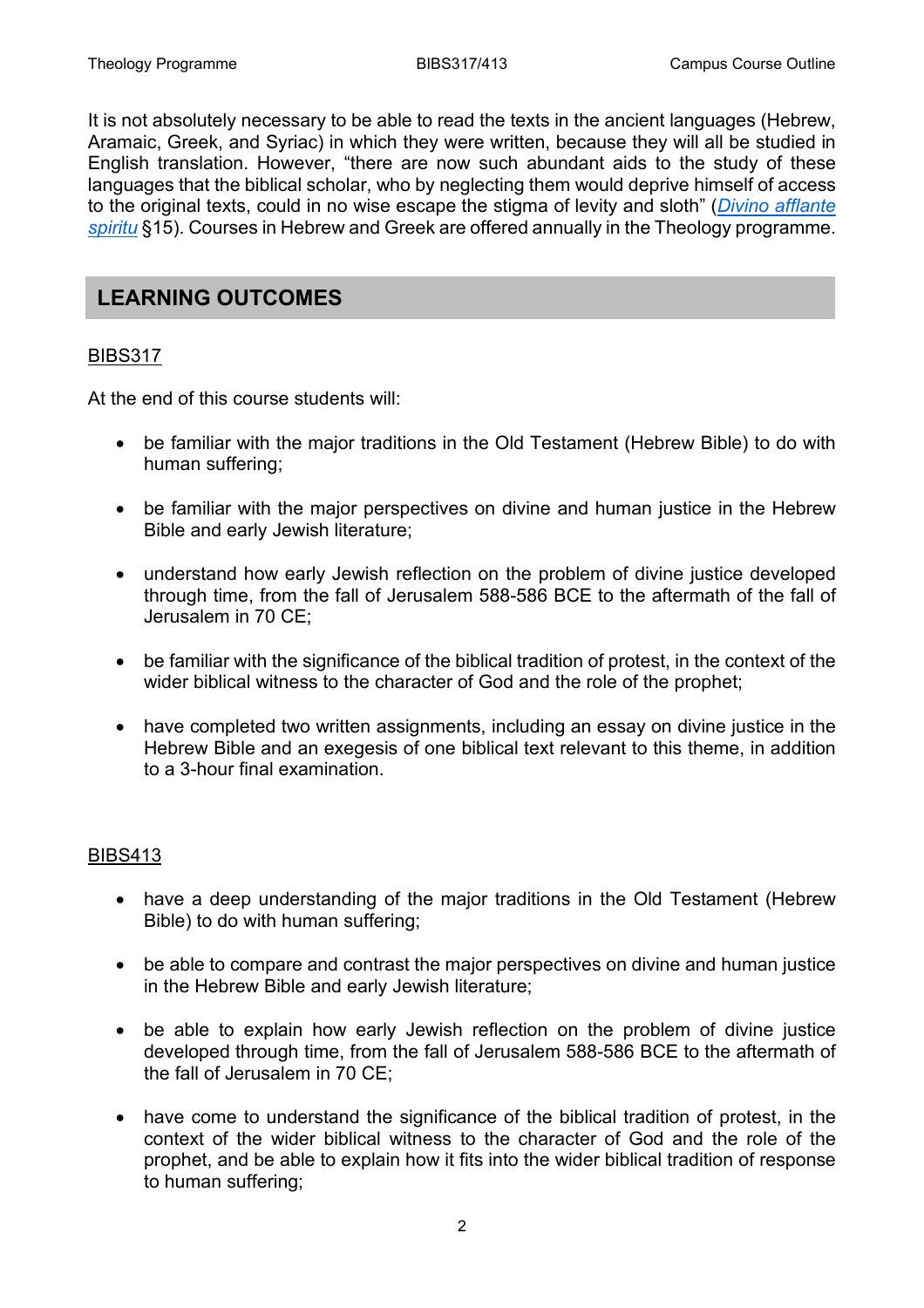• have completed three written assignments, including an essay on divine justice in the Hebrew Bible, an exegesis of one biblical text relevant to this theme, and a final assignment focusing on a specific text or tradition relating to divine justice and human suffering in the Hebrew Bible.

## **LECTURE SCHEDULE**

The lectures are divided into ten modules, and correspond to the modules given in the Study Guide for this paper. The Study Guide contains notes for you to read in preparation for, and additional readings to supplement, the material covered in the lectures. Please bring a Bible, in hard or electronic copy, to every class. The Theology Programme recommends the New Revised Standard Version (NRSV), but for papers in Old Testament (Hebrew Bible) the New Jewish Publication Society (NJPS) version, with the introductions, notes, and essays in the second edition of *The Jewish Study Bible*, is preferred.

#### **Module One: Divine Justice in the Hebrew Bible**

| <b>Week One</b>                                            |                                                                                                         |
|------------------------------------------------------------|---------------------------------------------------------------------------------------------------------|
| Tuesday March 1                                            | The problem of evil in the Hebrew Bible<br>Exodus 34:6-7<br>Psalms 77 and 104                           |
| Thursday March 3                                           | Justice in Old Testament Theology<br>Genesis 18:16-33                                                   |
| <b>Week Two</b>                                            |                                                                                                         |
| Tuesday March 8                                            | Theodicy and Anti/Theodicy                                                                              |
| <b>Module Two: Theodicy in the Deuteronomistic History</b> |                                                                                                         |
| Thursday March 10                                          | 2 Samuel 24 and 1 Chronicles 21                                                                         |
| <b>Week Three</b>                                          |                                                                                                         |
| Tuesday March 15                                           | 2 Kings 22-23 and 2 Chronicles 34-35                                                                    |
| <b>Module 3: Prophetic Intercession</b>                    |                                                                                                         |
| Thursday March 17                                          | <b>Prophetic Intercession</b>                                                                           |
| <b>Module Four: The Book of Jeremiah</b>                   |                                                                                                         |
| <b>Week Four</b>                                           |                                                                                                         |
| <b>Tuesday March 22</b>                                    | Theodicy in Jeremiah                                                                                    |
|                                                            | Jeremiah 7:1-8:3; 44:1-30                                                                               |
| Thursday March 24                                          | Anti/Theodicy in Jeremiah<br>Jeremiah 11:18-23; 12:1-6; 15:10-21;<br>17:14-18; 18:18-23; 20:7-13, 14-18 |
| <b>Module Five: The Book of Ezekiel</b>                    |                                                                                                         |

#### 3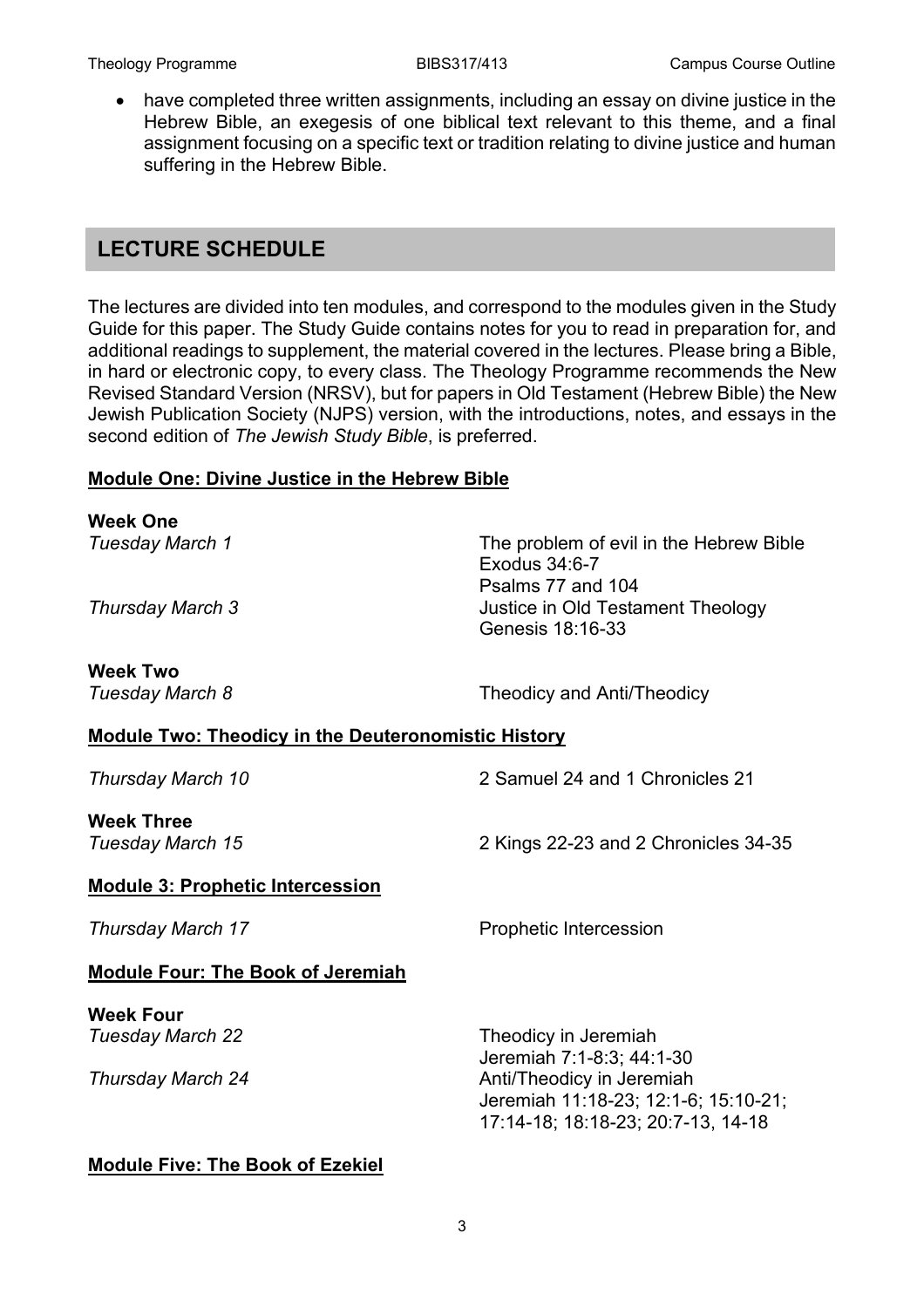**Week Five** *Tuesday March 29* Ezekiel 14:12-23<br>
Thursday March 31 **Exekiel 18:1-32 Thursday March 31** 

**Week Six**

**Tuesday April 5** Ezekiel 20:1-44

#### **Module Six: The Book of Lamentations**

*Thursday April 7* Lamentations 1:1-22 Lamentations 2:1-22

| Week Seven (Holy Week)              |                     |
|-------------------------------------|---------------------|
| Tuesday April 12                    | Lamentations 3:1-66 |
| Thursday April 14 (Maundy Thursday) | Lamentations 4:1-22 |
|                                     | Lamentations 5:1-22 |

*Easter Week (Mid-Semester Break: Friday April 15, 2022 — Friday April 22, 2022)*

#### **Module Seven: The Psalms of Lament**

**Week Eight**<br>Tuesday April 26

# **Week Nine**<br>Tuesday May 3

**Thursday May 5** Psalm 73

Lament in the Theology of the Hebrew Bible Individual Psalms of Lament Psalms 13, 22, 35, 86, 88 **Thursday April 28** Communal Psalms of Lament Psalms 44, 74, 79, 137

> **Psalms of Vengeance** Psalms 58, 83, 109

#### **Module Eight: Ezra, Daniel, and Penitential Prayer**

**Week Ten**<br>Tuesday May 10

**Prayers of Penitence** Ezra 9:1-15 Daniel 9:4-19

#### **Module Nine:** *4 Ezra* **and** *2 Baruch*

**Week Eleven**

**Week Twelve**

*Thursday May 12 4 Ezra (= 2 Esdras 3-14)*

*Tuesday May 17 2 (Syriac) Baruch Thursday May 19* The Book of Job (I)

*Tuesday May 24* The Book of Job (II): The Legal Metaphor in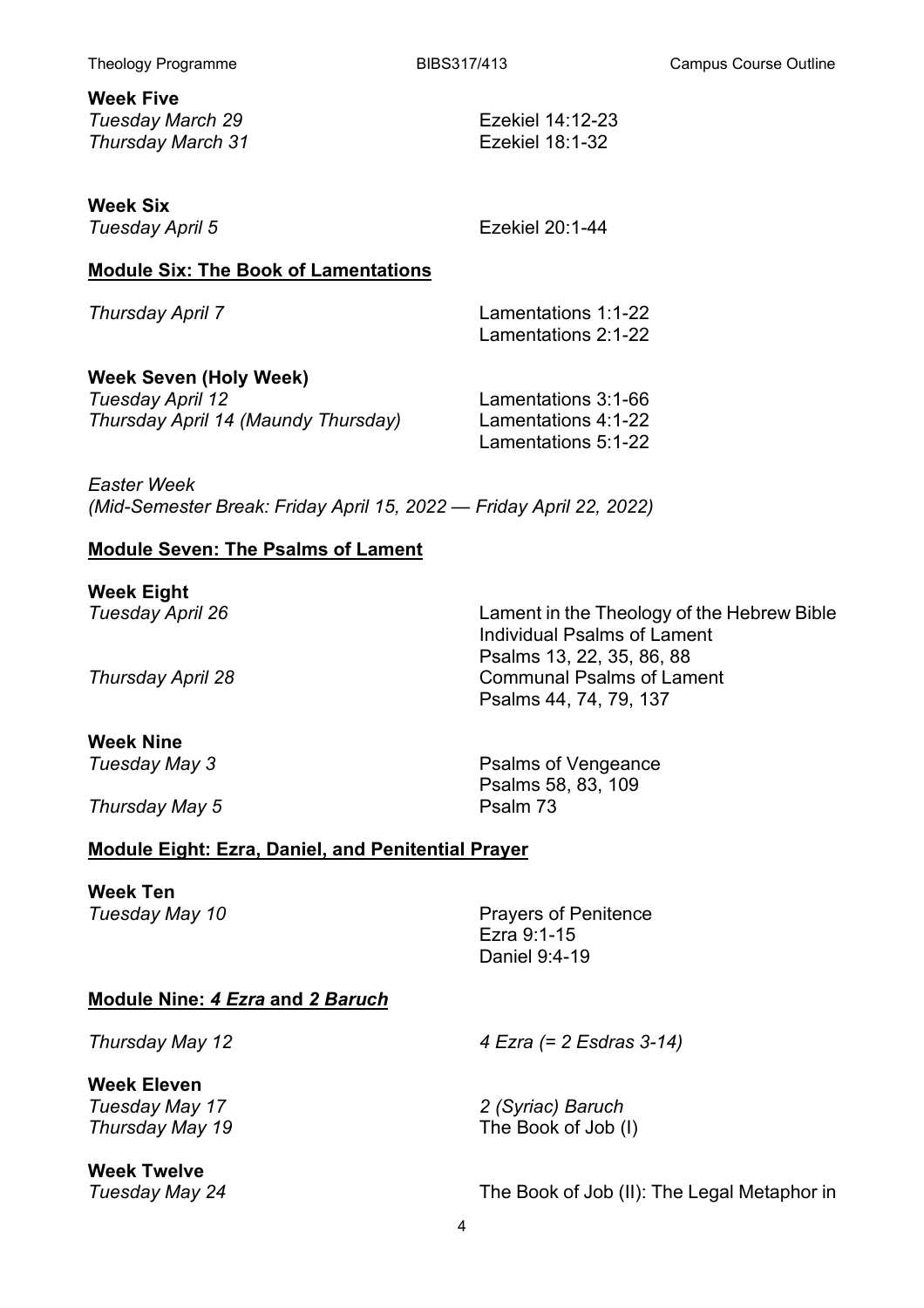# **Week Thirteen**

the Book of Job

Job 4:12-21; 9:1-35; 13:1-28; 16:1-22; 31:1- 40

*Thursday May 26* The Book of Job (III): Reading Job Theologically and after the Holocaust

The Book of Job (IV): Social Ethics in the Book of Job Job 21:7-26; 24:1-25; 29:1-25 *Thursday June 2* The Book of Job (V): Job's Submission and **Restoration** Job 42:1-6, 7-17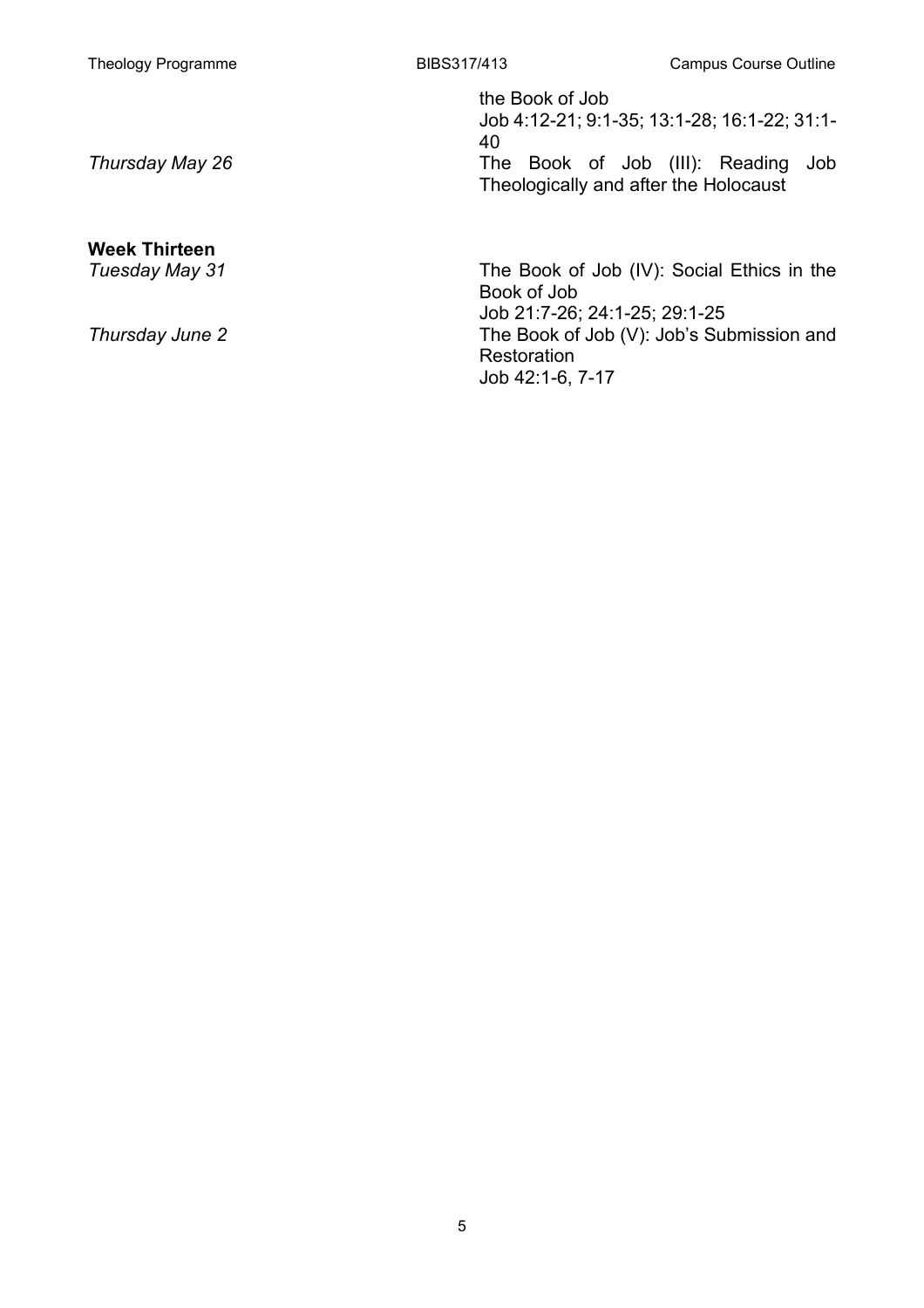# **ASSESSMENT**

Essential information for the preparation of assignments can be found online on the departmental website: <http://www.otago.ac.nz/theology/study/studentresources/>

Assignments must be submitted online via the Assignments tab on Blackboard, where TurnItIn plagiarism detection software is used. You have the option of submitting a "draft" assignment to receive a plagiarism report, as well as a "final" assignment, which is the one that will be marked and uploaded to Blackboard (with a numerical mark, a letter grade, and detailed feedback from the lecturer). Please note that unless you are able to produce a medical certificate, extensions will not be granted, and a 5% penalty applies for each working day your assignment is late.

If you would like to discuss any of your assignments with the lecturer, please feel free to contact him at any time.

#### **BIBS317**

#### **Assignment 1 (Exegesis)**

| Value:             | 20%                     |
|--------------------|-------------------------|
| <b>Word limit:</b> | 1,500 words             |
| Due date:          | Thursday April 14, 2022 |

*In the context of this paper, an exegesis is an interpretation of a biblical text that pays attention to the meaning of the text in its ancient historical context, its literary genre, its place in the wider context of the book in which it appears, and its significance in the context of the biblical tradition as a whole.*

Write an exegesis of **one** of the following texts, with special reference to the themes of divine justice and human suffering:

(1) Psalm 77 (2) Genesis 18:16-33 (3) 2 Kings 22:14-20 (in the context of the Deuteronomistic History) (4) Jeremiah 20:7-18 (5) Ezekiel 14:12-23

#### **Assignment 2 (Essay)**

| Value:             | 20%                        |
|--------------------|----------------------------|
| <b>Word limit:</b> | 1,500 words                |
| Due date:          | <b>Friday May 13, 2022</b> |

#### **Either**

With reference to specific texts from at least **two** biblical books, discuss the significance of the tradition of lament in the Old Testament (Hebrew Bible).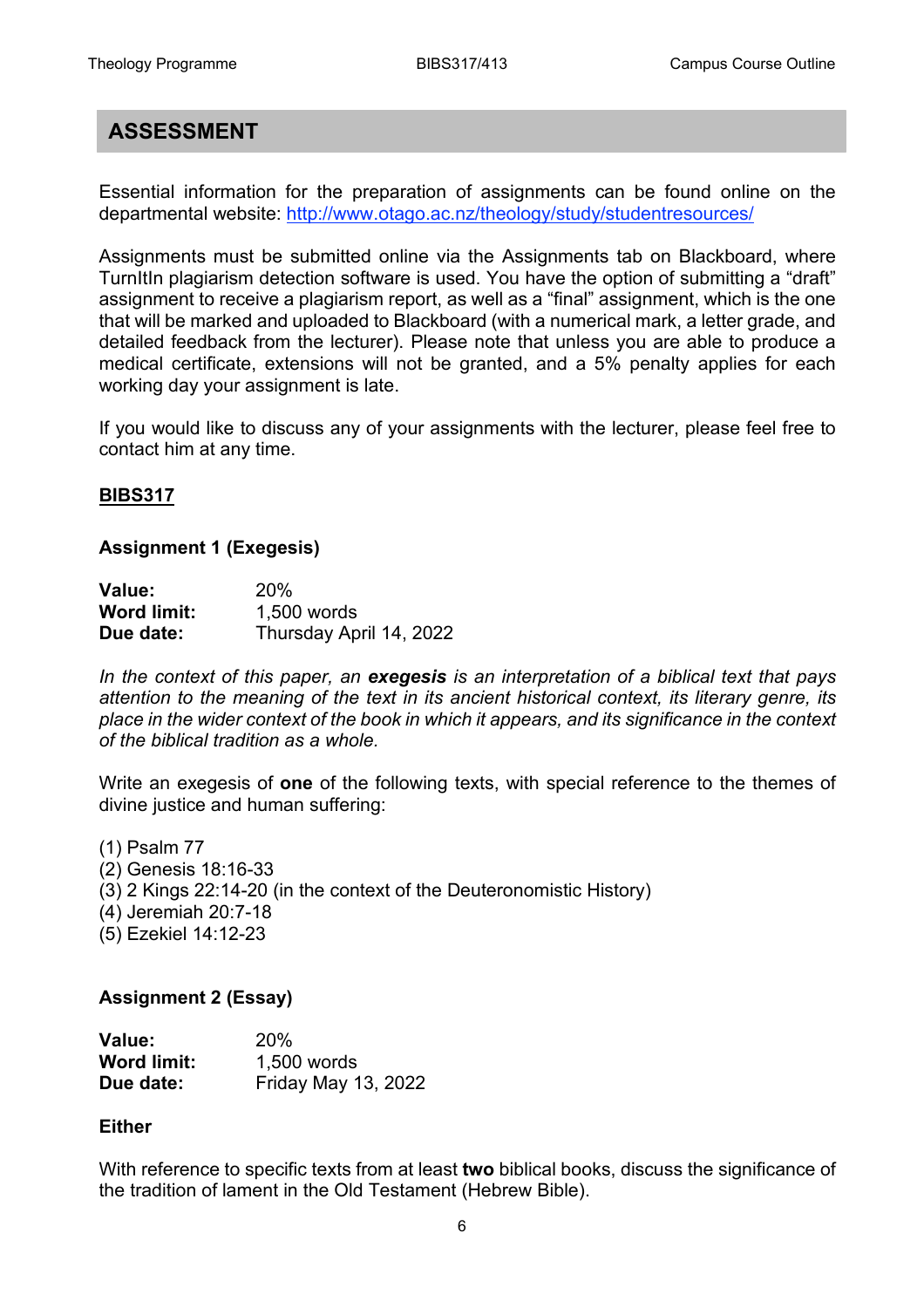#### **Or**

With reference to specific examples from at least **two** biblical books, explain the role of the prophet in interceding for the people of Israel.

#### **Examination (BIBS 317 only)**

There will be a three-hour examination for this paper, worth 60% of the final mark. Distance students of BIBS317 will be able to take an unannotated hard copy of the NRSV into the examination with them (i.e., it should **not** be a study Bible, and must not have any personal notes). The venue for Distance exams is based on your Semester Address as provided in eVision, so please ensure this is kept up to date. All enquiries regarding exams should be directed to the Examinations Office [\(examinations@otago.ac.nz\)](mailto:examinations@otago.ac.nz)), not to the Theology programme.

\*\*\*\*\*\*\*

#### **BIBS413**

There are three internally assessed assignments for this paper, and no final examination.

#### **Assignment 1 (Exegesis)**

| Word limit: | 3,000 words             |
|-------------|-------------------------|
| Value:      | 30%                     |
| Due date:   | Thursday April 14, 2022 |

*In the context of this paper, an exegesis is an interpretation of a biblical text that pays attention to the meaning of the text in its ancient historical context, its literary genre, its place in the wider context of the book in which it appears, and its significance in the context of the biblical tradition as a whole. You should pay close attention to any difficulties scholars have had in understanding the text, and suggest ways in which these difficulties might be resolved.*

Write an exegesis of **one** of the following texts, with special reference to the themes of divine justice and human suffering:

(1) 2 Samuel 24:1-25 (2) Jeremiah 7:1-8:3 (3) Jeremiah 15:1-21 (4) Ezekiel 18:1-32 (5) Lamentations 1:1-22

#### **Assignment 2 (Essay)**

| Value:      | 30%         |
|-------------|-------------|
| Word limit: | 3,000 words |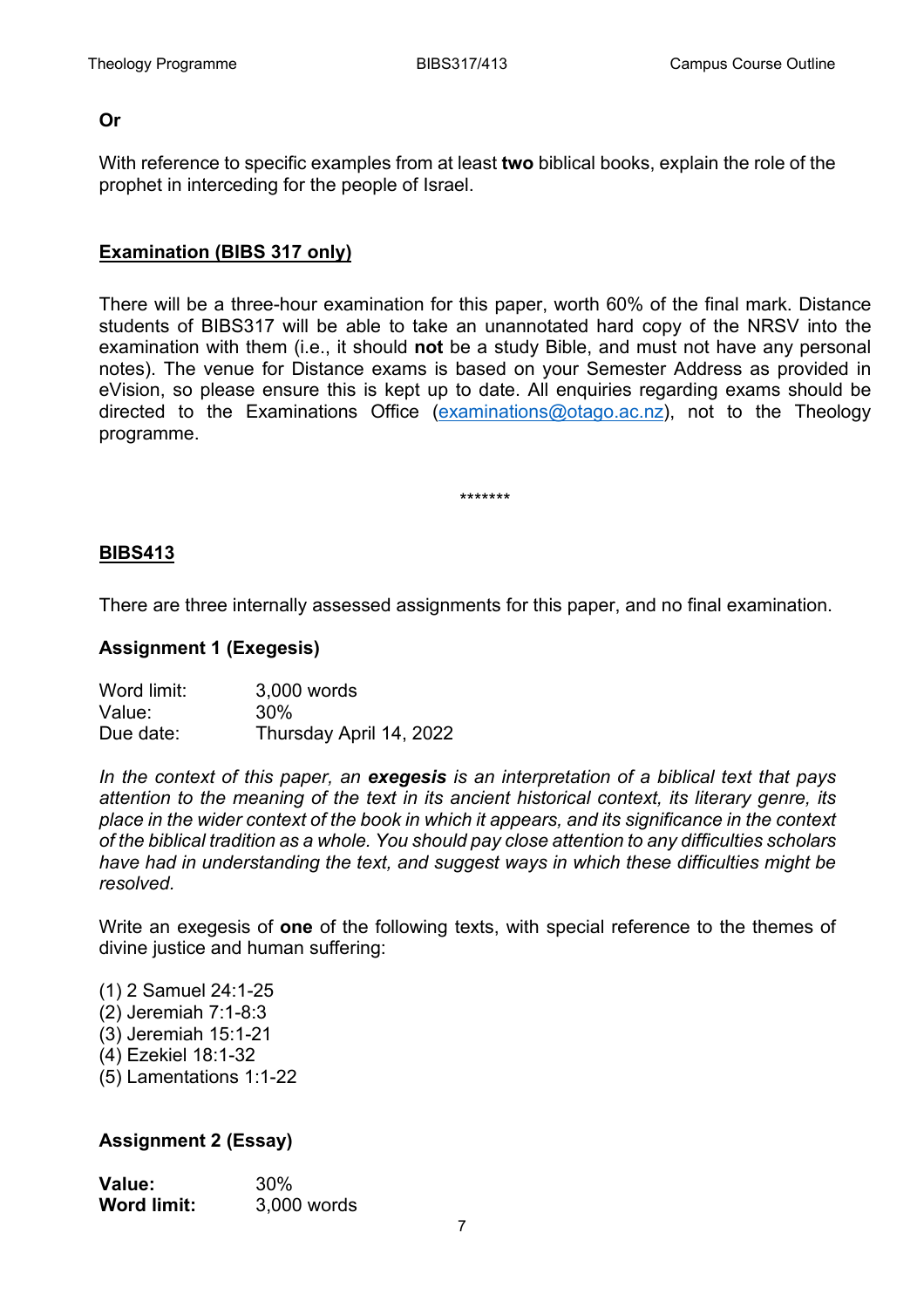**Due date:** Friday May 13, 2022

#### **Either**

With reference to specific texts from at least **three** biblical books, evaluate the significance of the tradition of lament in the Old Testament (Hebrew Bible).

#### **Or**

With reference to specific examples from at least **three** biblical books, evaluate the significance of the intercessory role of the prophet in ancient Israel.

#### **Assignment 3 (Extended Essay)**

This assignment is an extended essay, for which you will need to engage in detail with the biblical text and with a broad range of available scholarly literature, such as biblical commentaries, monographs, journal articles, and essays in edited volumes. You should search the available library databases for biblical commentaries, monographs, scholarly essays and articles, and other relevant works to support your discussion.

The final option for this assignment is specifically geared towards PGCertChap, PGDipChap, MChap, and PGDipMin students (though they may select one of the other options instead if they wish).

| Value:             | 40%                        |
|--------------------|----------------------------|
| <b>Word limit:</b> | 4,500 words                |
| Due date:          | <b>Friday May 27, 2022</b> |

#### **Either**

Compare and contrast the approach to divine justice and human suffering in the book of Job with at least **two** other books of the Old Testament (Hebrew Bible).

#### **Or**

Compare and contrast the approach to divine justice in Ezra 9:1-15 and Daniel 9:4-19 with **either** the psalms of lament **or** the book of Lamentations.

#### **Or**

Write an introduction to **either** *4 Ezra* **or** *2 Baruch*, and evaluate the contribution of the book to the development of the Jewish understanding of divine justice, with reference to earlier traditions found in the Old Testament (Hebrew Bible).

#### **Or**

[PGCertChap, PGDipChap, MChap, and PGDipMin students]

With reference to specific texts from the book of Psalms, the book of Job, and at least one other book, suggest ways in which one might draw upon the various perspectives on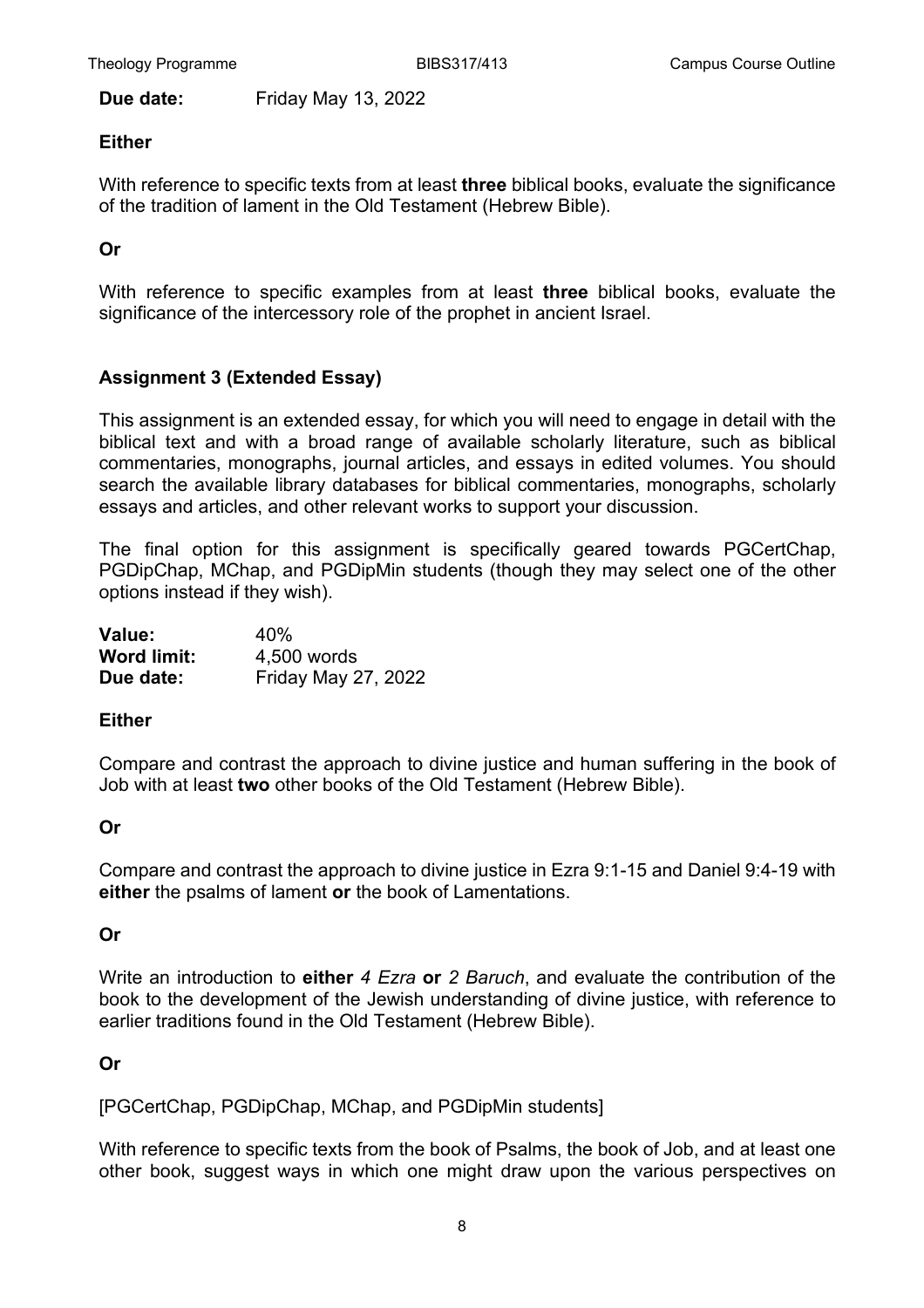human suffering found in the Old Testament (Hebrew Bible) in the context of pastoral ministry.

## **RESOURCES**

- Blackboard, the University's online learning tool;
- This Course Outline;
- eReserve, a resource for electronic readings, which you can access via Blackboard;
- The Department's "Study and Style Guide" which recommends students use the 17<sup>th</sup> edition of the Chicago citation style when writing essays. It is available online at <http://www.otago.ac.nz/theology/study/studentresources/>
- The website "Information and Support for Distance Students": [https://www.otago.ac.nz/distance/current/otago697137.html.](https://www.otago.ac.nz/distance/current/otago697137.html)

**Please Note:** You **must have access to Blackboard and your University email address** in order to complete this paper. You will receive access once your enrolment is complete. Communications from your lecturer regarding teaching matters will be provided only through Blackboard and your University email address, as outlined in the University's Student Communications Policy, so you must check these emails regularly. eVision will also send important messages through your University email. If you have any concerns about your access to Blackboard or to other course resources, please contact the lecturer or administrative staff immediately so that these can be resolved.

# **ESSENTIAL READING**

Students **must** have access to a copy of the following, to which constant reference will be made throughout the course:

**A Bible**. The New Revised Standard Version (NRSV) with Apocryphal/Deuterocanonical books (London: Collins, 1989) is recommended by the Department, but for the purposes of this paper we will be mainly using the following extensively annotated Study Bible, based on the New Jewish Publication Society translation of the Tanakh. The [Otago University](https://www.otago.ac.nz/library/index.html)  [Library](https://www.otago.ac.nz/library/index.html) [\(https://www.otago.ac.nz/library/index.html\)](https://www.otago.ac.nz/library/index.html) has electronic access:

Berlin, Adele, Marc Zvi Brettler, and Michael Fishbane, eds. *The Jewish Study Bible*. 2nd ed. Oxford: Oxford University Press, 2014.

The Otago University Library also has electronic access to the following, which is an extensively annotated Study Bible based on the NRSV (we will be looking at parts of *2 Esdras* in this paper):

Coogan, Michael D., Marc Zvi Brettler, Carol A. Newsom, and Pheme Perkins, eds. *The New Oxford Annotated Bible with the Apocrypha*. 5th ed. Oxford: Oxford University Press, 2018.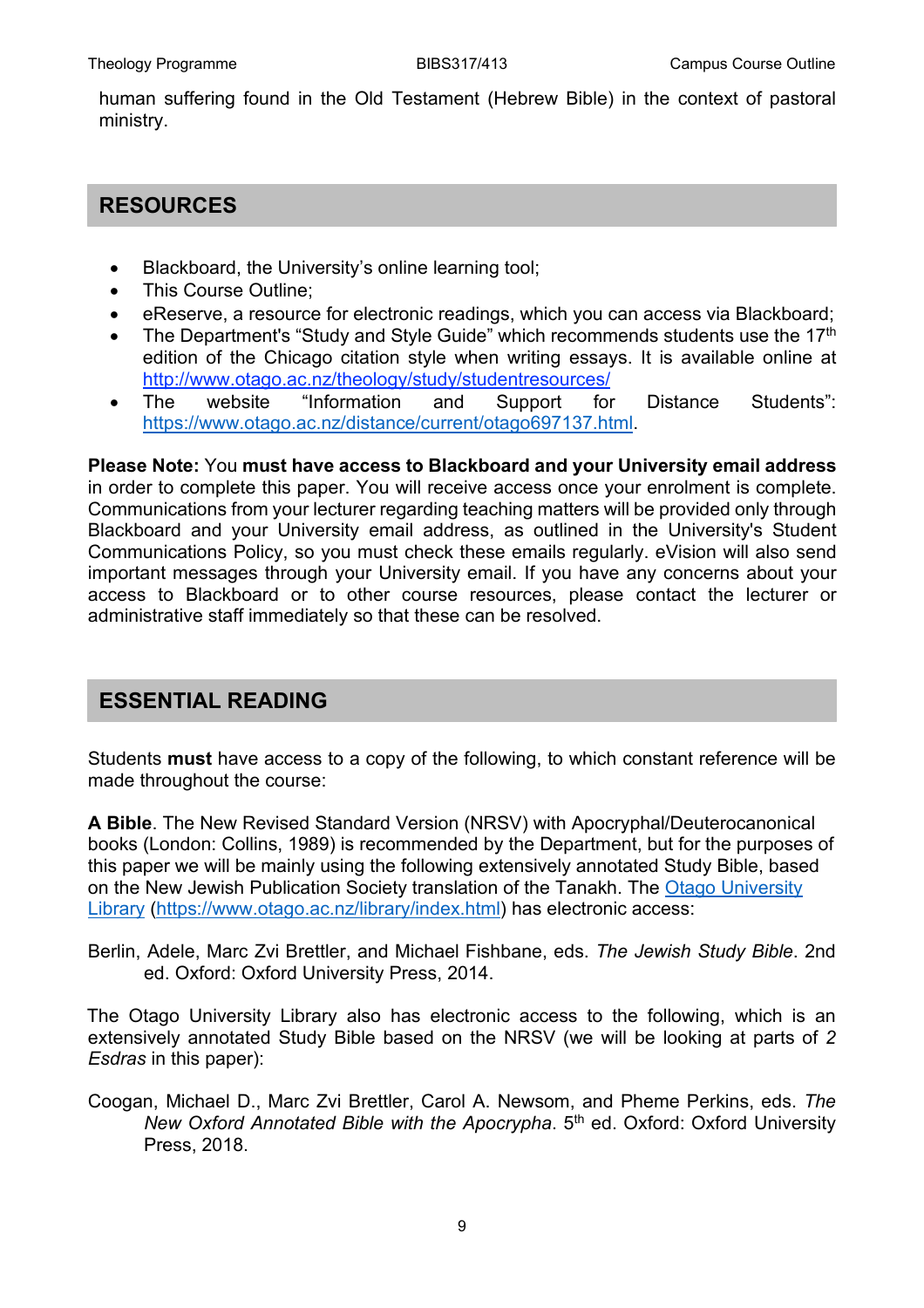The following, to which the Otago University Library has electronic access, is a good, basic introduction to the themes and texts we will be covering in this paper, and would be a very useful book to start with:

Crenshaw, James L. *Defending God: Biblical Responses to the Problem of Evil*. Oxford: Oxford University Press, 2005.

There is a Study Guide for this paper, divided into ten modules that cover all the material in the Videoconferences and Teaching Day (for distance students) and the Lectures (for campus students). This can be accessed via Blackboard. It is keyed to readings available on eReserve, to which there is a link on Blackboard, and which contains a large number of additional readings to support and extend your learning. You do not need to read everything available on eReserve, but you should use the available readings to prepare for your assignments and the examination.

### **REFERENCING SYSTEM**

For writing your assignments, the Theology Programme requires that you use the  $17<sup>th</sup>$ edition of the Chicago Style Guide, which is the norm for many academic journals in the Humanities and is often recommended for theses in the humanities. It is available online via the university library catalogue. The Department has prepared a Study and Style Guide, which outlines the essential elements of Chicago Style and offers other advice on essay presentation. You may find it via the Theology Programme's "Essential Student Information" page:<http://www.otago.ac.nz/theology/study/studentresources/>

### **SUBMITTING WRITTEN WORK**

All assignments are to be be submitted **electronically** via the "Assignment" feature on Blackboard by **midnight** on the due dates notified. Please do not submit paper copies. For full instructions about how to submit assignments electronically via Blackboard as well as other important information on plagiarism, grading, and deadlines, please see the ["Essential](https://www.otago.ac.nz/theology/study/studentresources/)  [Student Information"](https://www.otago.ac.nz/theology/study/studentresources/) web page on the Theology programme website.

# **ACADEMIC INTEGRITY**

Academic integrity means being honest in your studying and assessments. It is the basis for ethical decision-making and behaviour in an academic context. Academic integrity is informed by the values of honesty, trust, responsibility, fairness, respect, and courage. Students are expected to be aware of, and act in accordance with, the University's Academic Integrity Policy.

Academic misconduct, such as plagiarism or cheating, is a breach of Academic Integrity and is taken very seriously by the University. Types of misconduct include plagiarism, copying, unauthorised collaboration, taking unauthorised material into a test or exam, impersonation,